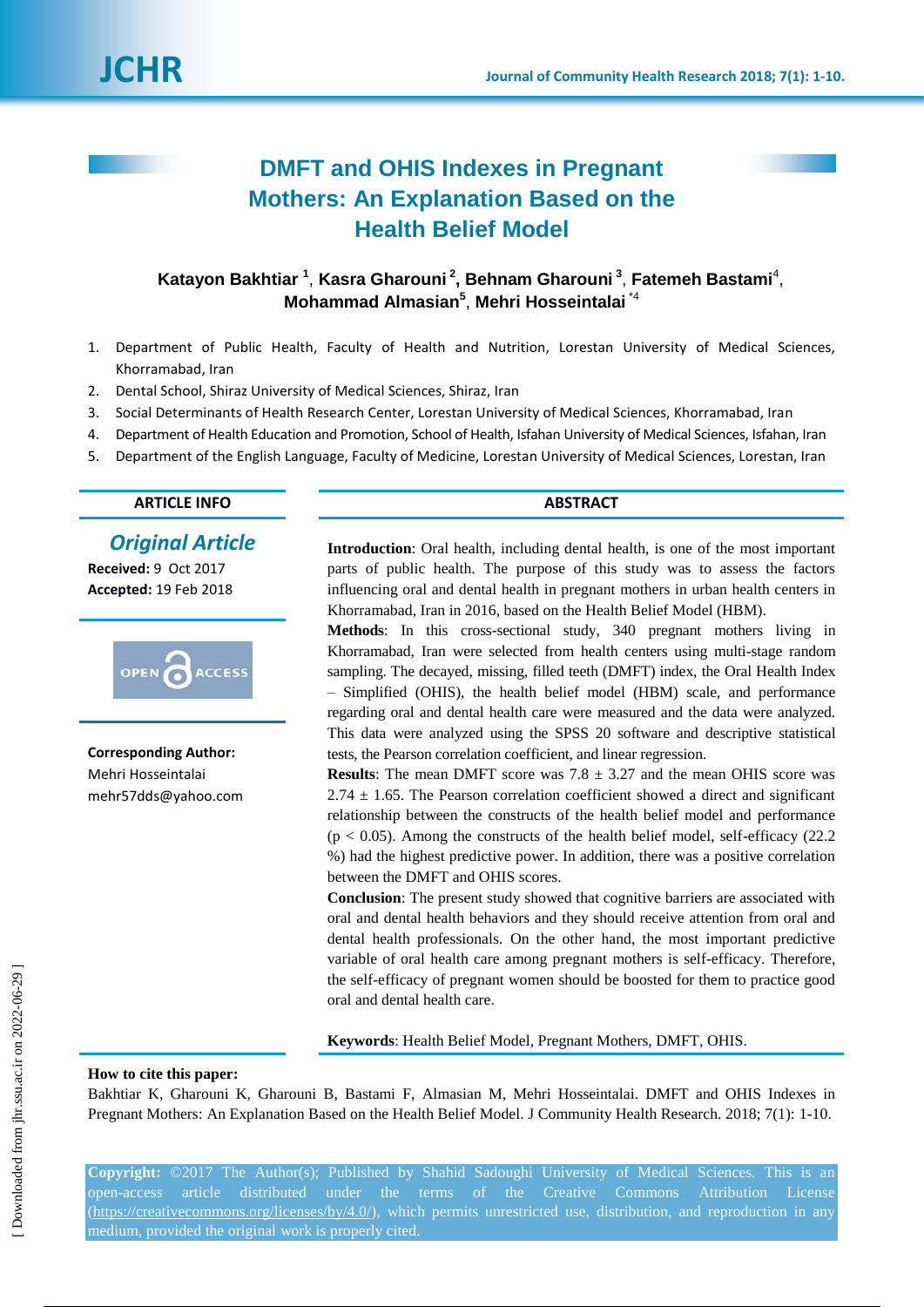### **Introduction**

Tooth decay is one of the most common human diseases and is not limited to specific ages, sexes, races, geographical regions, seasons, or races<sup>(1)</sup>. The World Health Organization (WHO) considers oral health a necessity and part of general health throughout life, and argues that poor oral and dental health can have a profound impact on quality of life  $(2, 3)$ . The WHO set out to decrease in tooth decay and gum disease by 15% and 48% respectively among people aged  $35 - 44$  by  $2010^{(4)}$ . Pregnant women are particularly vulnerable to caries and periodontal diseases due to their specific physiological conditions, as well as nutritional and hormonal changes. Lack of attention to this important issue can not only cause oral and dental problems, but also can endanger other bodily systems and the health of the fetus  $(5-7)$ . Studies have shown that there is a strong relationship between a mother's poor oral health and pre- and postnatal complications, including low birth weight, preeclampsia, and preterm labor. Additionally, poor dental health during pregnancy can lead to early tooth decay in the children to these mothers  $(8-10)$ .

The mean DMFT index in pregnant women is higher than other members of the society. For example, the index determined in a study of Brazilian pregnant women was  $10^{(11)}$ , while that of expectant mothers in Ahvaz, Iran, was  $6.3 \pm$ 23.01, and of pregnant women in Arak, Iran, mean of DMFT was  $5.2 \pm 4.83$  <sup>(12, 13)</sup>. In some studies, the average oral health index (OHIS) score was higher in pregnant women than nonpregnant women. In a study in India, the mean OHIS score in pregnant women was 1.03±0.99 and in non-pregnant women, it was 0.59±0.46. In another report, this score was 1.26±0.78 in pregnant women in Nigeria<sup> $(14, 15)$ </sup>. According to studies by Thomas et al. and Shamsi et al., over half of pregnant women had not been visited by a dentist during their recent pregnancy. These figures indicate a poor oral health culture among pregnant women and the need to take appropriate actions (16-18) .

The effectiveness of health education programs largely depends on the proper use of theories and models used in health education. This means that the better the theories regarding public health needs, the more effective the training programs become <sup>(19)</sup>. One of the effective models in health education and health promotion is the health belief model (HBM), which is used to promote preventive behaviors <sup>(20)</sup>. Based on this model, a person undertakes preventive health behaviors when he believes he is at risk of catching an illness (perceived susceptibility), and disease leads to poor results for him (perceived severity). Additionally, there are behaviors that help prevent the disease or reduce the severity of disease symptoms (perceived benefits). However, there are physical, psychological, or financial barriers to undertaking these behaviors (perceived barriers). Moreover, in order to undertake a specific behavior, one must perceive oneself as capable of undertaking the preventive behaviors (perceived self-efficacy) $(21)$ .

The positive effect of the HBM on the adoption of oral and health care behaviors and the DMFT index has been confirmed in various studies  $(22-25)$ . The number of research studies conducted in Iran in the field of oral and dental care during pregnancy regarding dental plaque is rather limited. Therefore, in addition to the dental caries index (DMFT), the dental plaque and calculus index (OHIS) was used in the present study. Considering the increase in the mean DMFT score during pregnancy, the inappropriate oral health status in pregnant women, and the effect of oral health on pregnancy and its outcomes (birth weight, preterm labor, preeclampsia, etc.), this study aimed to investigate the relationship between psychological factors affecting behavior and OHIS and DMFT indices in pregnant mothers in Khorramabad, Iran.

# **Methods**

The present study was a cross-sectional study and the participants included 340 pregnant women referred to health centers in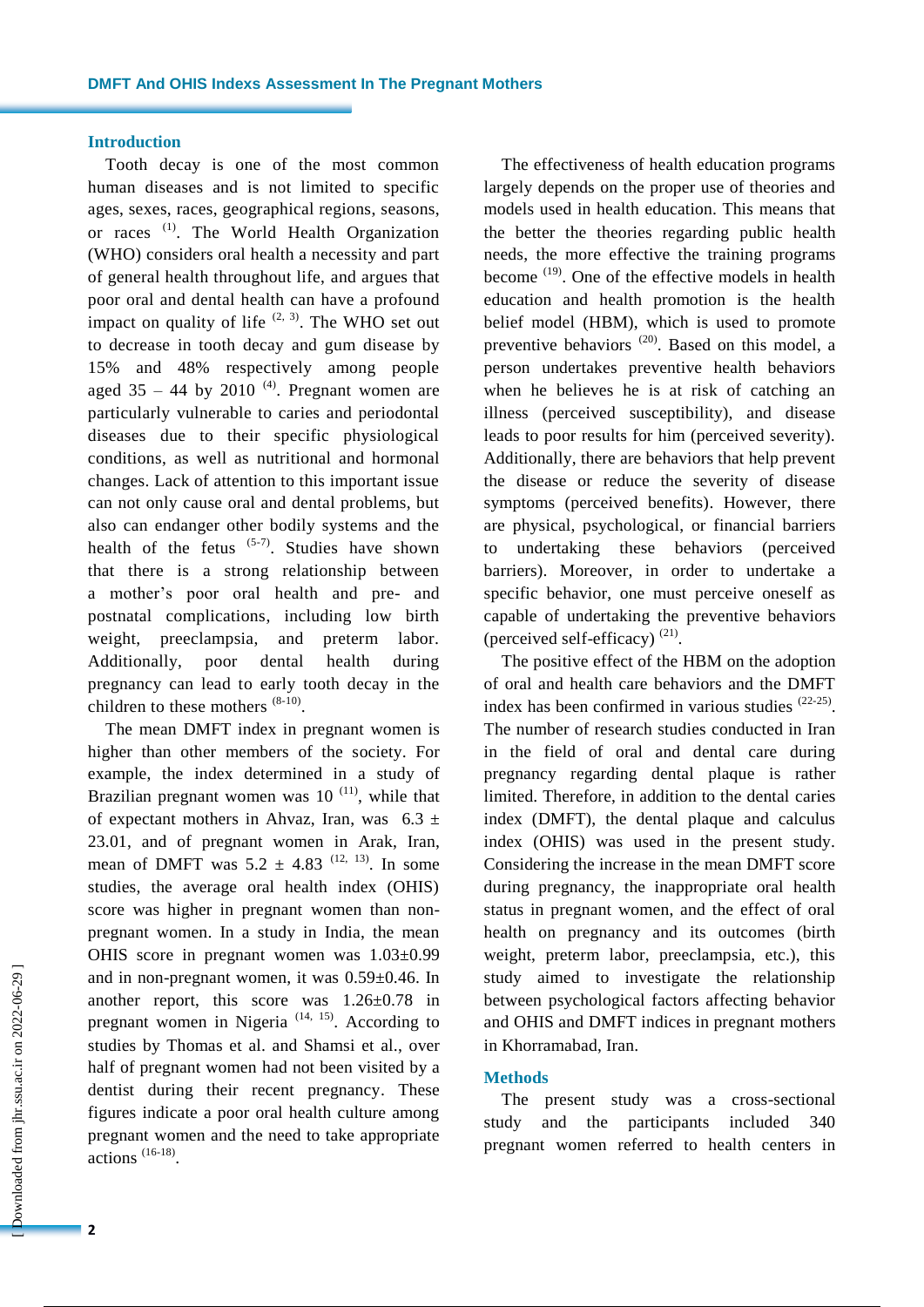Khorramabad, Iran in 2016. The inclusion criteria of the study were that the women be primiparous, residing in Khorramabad, literate, and giving informed consent to participate in the study. Exclusion criteria included being employment in dental professions and having advanced oral and dental diseases.

In this research, multi-stage random sampling method was used. To increase the accuracy of the study, and accurately represent the cultural and social characteristics of the population under study, the area of Khorramabad was divided into 5 districts (classes) of north, south, central, east and west. Within each geographical area (class), there are a number of urban health centers (cluster heads). Among the centers (cluster heads) of each district, 2 centers/bases were randomly selected for sampling (a total of 10 centers/bases in the whole city). Then, based on the population under the coverage of each health center, participants were randomly selected from each center. The number of participants was estimated using the prevalence formula as 340 people. Considering that in various studies in different societies, the prevalence of dental caries is very variable, ranging from 25% to 90%  $(13, 17, 26-28)$ , in the present study, the lowest prevalence of 25% was used as a criterion for determining the sample size. Taking this value into account and setting an accuracy level of 0.05, the 95% confidence coefficient of the samples was estimated at 340 individuals.

$$
n = \frac{\frac{Z_{(1-\alpha)p,q}}{2}}{d^2}
$$

The data collection instrument was a questionnaire consisting of the following three sections. The first part included demographic information (demographic questions including age, level of education, occupation, gestational age in weeks, economic status, the insurance coverage status of the mother). The second consisted of the DMFT recording checklist ( $D =$  the number of decayed teeth,  $M =$  the number of missing teeth,  $F =$  the number of filled teeth) and the OHIS index (the dental plaque and calculus index). The third part consisted of questions related to the constructs of the Health Belief Model<sup>(29)</sup>.

The DMFT and OHIS checklists were completed by a dentist during dental examinations. The DMFT index was used to the evaluate dental caries rate and, to evaluate dental plaque and calculus, the Oral Health Index - Simplified (OHIS) was put to use based on the Greene and Vermilion method  $(30)$ . This index is in fact a combination of the two indicators of dental plaque and dental calculus. By adding the scores of these two indexes, the OHIS value is obtained. Six surfaces of six teeth are examined in this method. These teeth include 4 posterior teeth of the four quadrants of upper and lower jaws and two anterior teeth. To determine the amount of debris as well as dental calculus, each of these surfaces was thoroughly examined. The extent and amount of debris and dental calculus on the surface of the examined teeth were determined and scores from zero to one were given: Zero means there is no debris on the tooth surface, and one means debris or calculus covers more than two thirds of the surface of the tooth. For each individual, the debris scores of all tooth surfaces were added and the sum was divided by the number of examined surfaces. The total score is determined by calculating the mean of the individuals' scores. The average score of a person or group is called the soft debris index. The same method was used to determine the simple hard calculus index in this study. The sum of the debris and calculus indices is called the Oral Health Index  $-$  Simplified (OHIS)<sup>(31)</sup>. All dental examinations were performed by a dentist to avoid any errors caused due to the differences among raters.

Questions related to the dimensions of the health belief model included 8 perceived susceptibility questions (such as to what extent mothers perceived themselves to be susceptible to dental caries and whether they considered themselves to be more vulnerable to caries than other social groups or not), 7 questions on perceived severity (including questions about the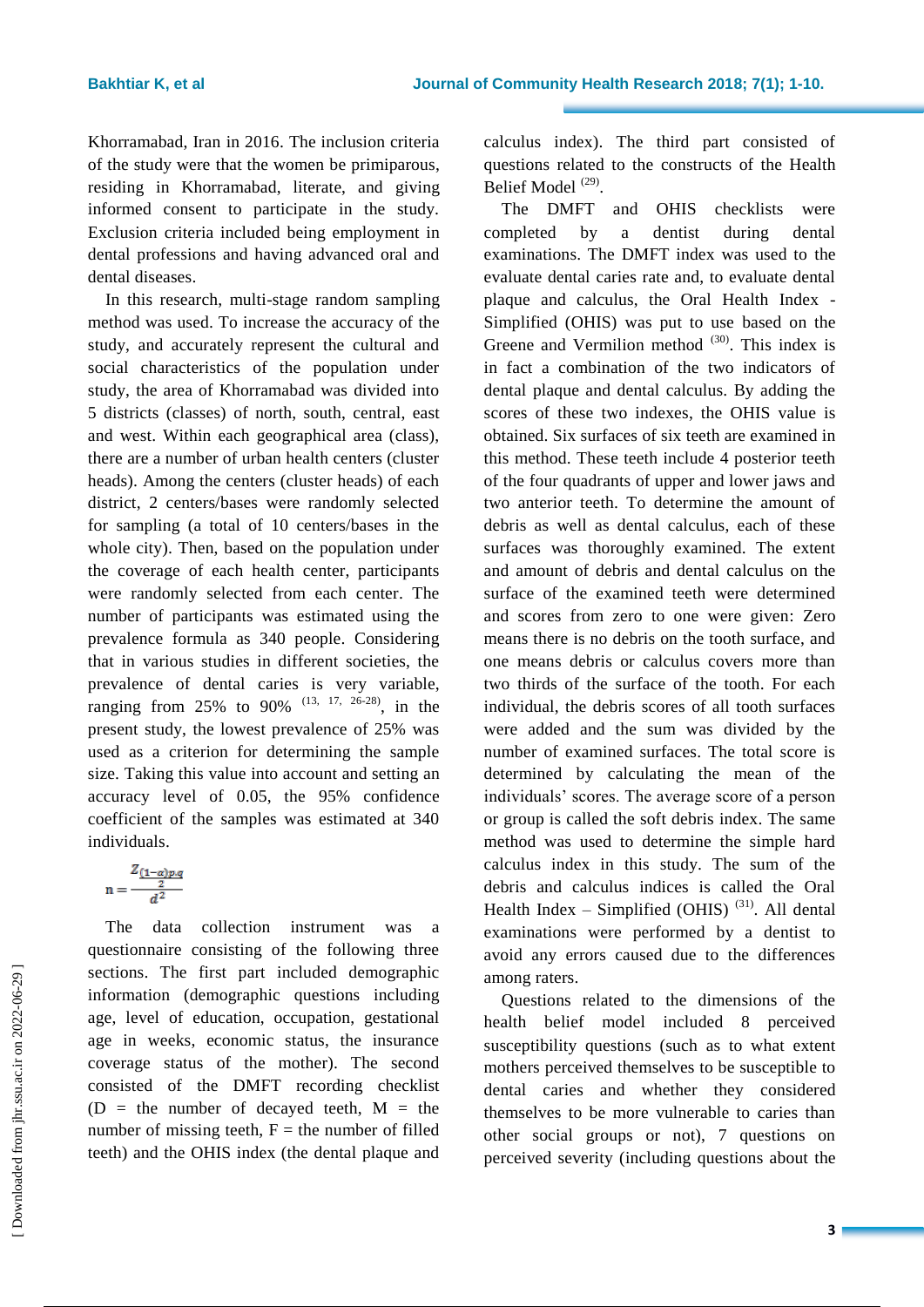complications that mothers or fetuses were likely to experience due to dental caries, and so on), 10 perceived benefits questions (questions about the benefits of oral and dental health and care behaviors, benefits such as preventing tooth decay, avoiding high expenditures, and positive effects on the embryo's health, etc.), 12 questions on perceived barriers (such as unfamiliarity with the proper techniques of brushing or flossing the teeth, lack of time and money to visit a dentist, feelings of malaise and boredom during pregnancy, etc.), 8 questions on self-efficacy (such as the ability to use toothbrush and dental floss correctly, the ability to overcome sleepiness and boredom, and the ability to start a low-sugar low-protein diet). The answers to all the questions in the attitudes section were marked on a standard 5-point Likert scale ranging from "completely agree" to "completely disagree". The performance checklist included 12 items about various areas such as brushing, flossing, regular visits to the dentist's, and using a fluoride mouthwash after vomiting. The first item of the checklist was measured and recorded through direct observation of the mothers' performance on a dental replica and the other performance items were completed based on the self-report statements of the mothers.

For scoring, a correct answer received a score of 1, and a wrong answer received a score of zero. In the section of the questionnaire devoted to the constructs of the health belief model, i.e. perceived susceptibility, severity, benefits, barriers and perceived self-efficacy, the score assigned to each answer ranged from 0 to 4, such that a "completely disagree" answer received a score of zero, "disagree" received a score of 1, "undecided" received a score of 2, "agree" received a score of 3, and "completely agree" received a score of 4. In the performance checklists section, each of the correct behaviors received a score of one, and each incorrect behavior received a score of zero. Overall, each of these sections (awareness, perceived susceptibility, severity, benefits, and barriers, self-efficacy and performance) was assigned a maximum total score of 100. The reliability and validity of this instrument have been confirmed in a study by Shamsi et al.  $(22)$ .

The content validity of the data collection instrument was confirmed using extensive review of research literature, surveying the opinions and comments of specialists, including dentists working in health centers, midwives, and experts in health education. After eliminating the ambiguities, the instrument was adjusted and used. The general reliability of the instrument was calculated using Cronbach's alpha as 0.84. The reliability of the perceived susceptibility section of the questionnaire was confirmed as 0.73, that of the perceived severity part of the questionnaire was confirmed as 0.70, and the reliability of the self-efficacy section was confirmed at 0.76. The reliability of the performance checklist was calculated as 0.89 using the kappa coefficient. Given that the values of Cronbach's alpha, which were calculated for each of the studied dimensions and constructs in the present study, were greater than 0.70, the reliability of the instrument was evaluated to be satisfactory and confirmed.

Data were analyzed using the SPSS software version 20, using descriptive statistics (mean, standard deviation), and analytical tests including Pearson correlation coefficient, linear regression analysis, and the significance level was set at 0.05.

# **Results**

Results showed that the mean age of the pregnant women in the study was  $27.6 \pm 4$  years and the mean gestational age of the fetuses was  $9.1 \pm 7.6$  weeks. The most frequent educational attainment level of the participants in this study was university education and the lowest educational attainment level was primary school. The most frequent economic and financial status among the participants was the middle level and the lowest economic and financial status was the low level. In the present study, 93.7% of the pregnant mothers were employed and 60.3% were under the coverage of health insurance. The mean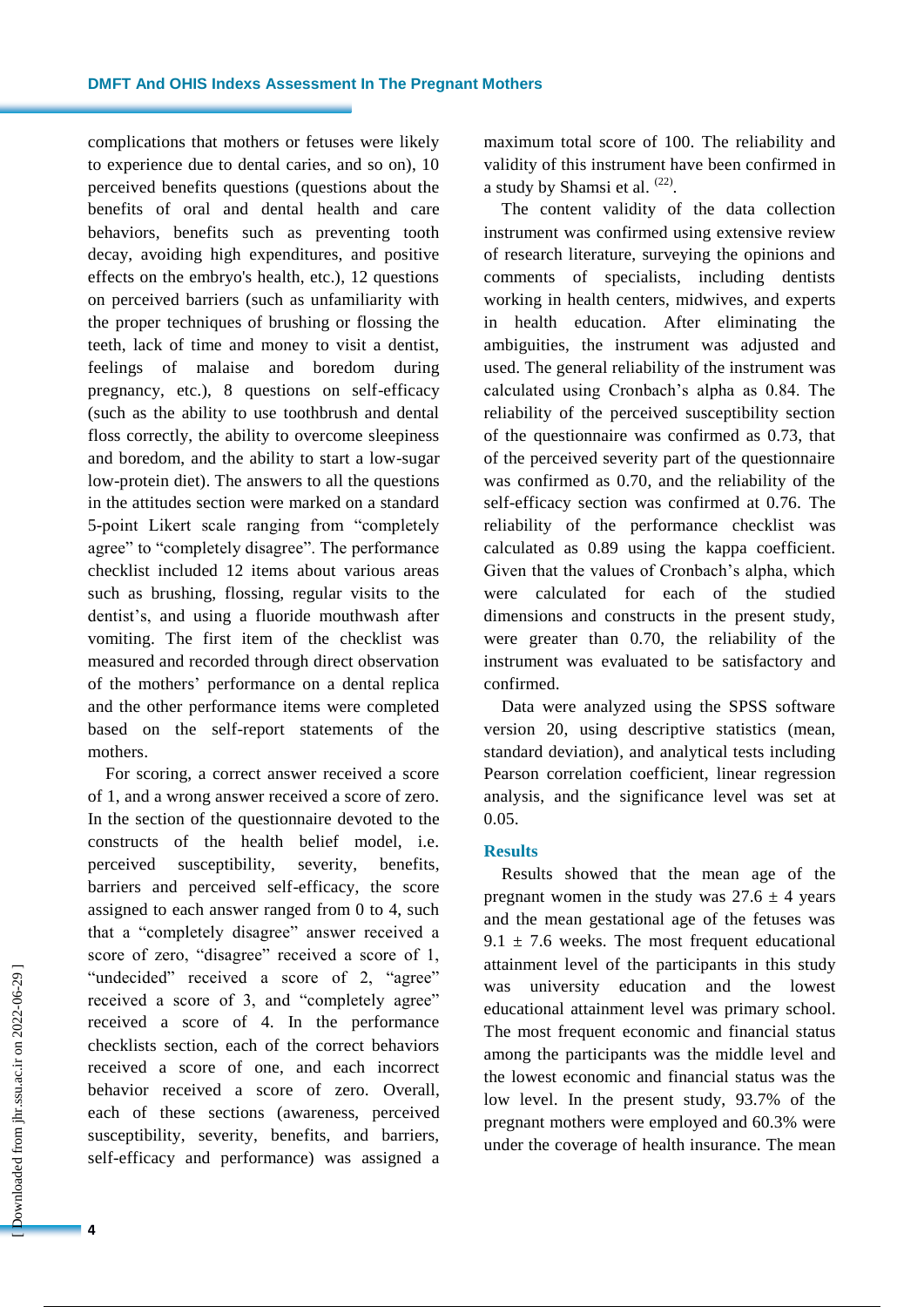DMFT score in this study was  $7.8 \pm 3.27$  and the mean OHIS score was  $2.74 \pm 1.65$ . The average score of the mothers' performance regarding oral and dental health care was 44.5 in the present study. The results of Pearson correlation coefficients among the constructs of the HBM and performance are presented in Table 1.

In order to predict the performance of the elderly based on the constructs of the health belief model, stepwise linear regression analysis was used. Among the constructs of the health belief model, self-efficacy had the strongest predictive power (22.2%). Self-efficacy, perceived barriers, and perceived susceptibility predict up to 38.3% of the variations in performance. Self-efficacy and perceived barriers predict 31.9% of the variations in performance. The results of the multiple linear regression analysis indicated that, as self-efficacy increases by 1 unit, performance increases by 36.4%; as perceived barriers increases by 1 unit, performance decreases by

30.5%; and as perceived susceptibility increases by 1 unit, performance increases by 26.4% (Table 2).

In this study, to predict the DMFT index, the two indexes of Oral Health Index - Simplified (OHIS) and performance were entered into the model. However, from these two variables, only the Oral Health Index – Simplified (OHIS) could predict DMFT scores.

The results of this study showed that there is a positive correlation between OHIS index (Oral Health Index - Simplified) and the DMFT index (Decayed Missing Filled Teeth), i.e., as the amount of plaque and dental calculus increases, the number of filled, decayed and extracted teeth increases as well  $(r = 0.18, p = 0.04)$ . The prediction regression coefficient of DMFT of pregnant mothers shows that as the OHIS score increases by 1 unit, the DMFT score increases by 0.05 units (Table 3).

| <b>Variable</b>              | <b>Awareness</b>             | <b>Perceived</b><br><b>Susceptibility</b> | <b>Perceived</b><br><b>Severity</b> | <b>Perceived</b><br><b>Benefits</b> | <b>Perceived</b><br><b>Barriers</b> | <b>Perceived</b><br><b>Self-Efficacy</b> | <b>Performance</b>     |   |
|------------------------------|------------------------------|-------------------------------------------|-------------------------------------|-------------------------------------|-------------------------------------|------------------------------------------|------------------------|---|
| 1 Awareness                  | $\bf r$<br>$\, {\bf p}$      | 1                                         |                                     |                                     |                                     |                                          |                        |   |
| Perceived<br>Susceptibility  | $\mathbf r$<br>${\bf P}$     | 0.045<br>0.616                            | 1                                   |                                     |                                     |                                          |                        |   |
| Perceived<br>Severity        | $\mathbf r$<br>p             | 0.152<br>0.089                            | $*0.277$<br>$\ast$<br>0.002         | $\mathbf{1}$                        |                                     |                                          |                        |   |
| Perceived<br><b>Benefits</b> | $\mathbf{r}$<br>$\, {\bf p}$ | 0.114<br>0.202                            | $*0.258$<br>$\ast$<br>0.004         | $**0.513$<br>0.0001                 | 1                                   |                                          |                        |   |
| Perceived<br><b>Barriers</b> | $\mathbf r$<br>p             | 0.055<br>0.541                            | 0.123<br>0.172                      | $*0.215$<br>0.016                   | 0.095<br>0.290                      | 1                                        |                        |   |
| Perceived<br>Self-Efficacy   | $\mathbf{r}$<br>p            | 0.131<br>0.142                            | $-0.124$<br>0.167                   | $-0.071$<br>0.432                   | 0.160<br>0.073                      | $-0.267$<br>$**$<br>0.002                | $\mathbf{1}$           |   |
| Performance                  | $\bf r$<br>$\, {\bf p}$      | 0.209<br>*<br>0.019                       | $*0.346$<br>$\ast$<br>0.0001        | $*0.214$<br>0.016                   | 0.023<br>0.800                      | $-0.435$<br>$**$<br>0.0001               | $*$ $*0.487$<br>0.0001 | 1 |

**Table 1.** The Pearson correlation coefficient among the constructs of the health belief model.

\*\*. Correlation is significant at the 0.01 level (2-tailed).

\*. Correlation is significant at the 0.05 level (2-tailed).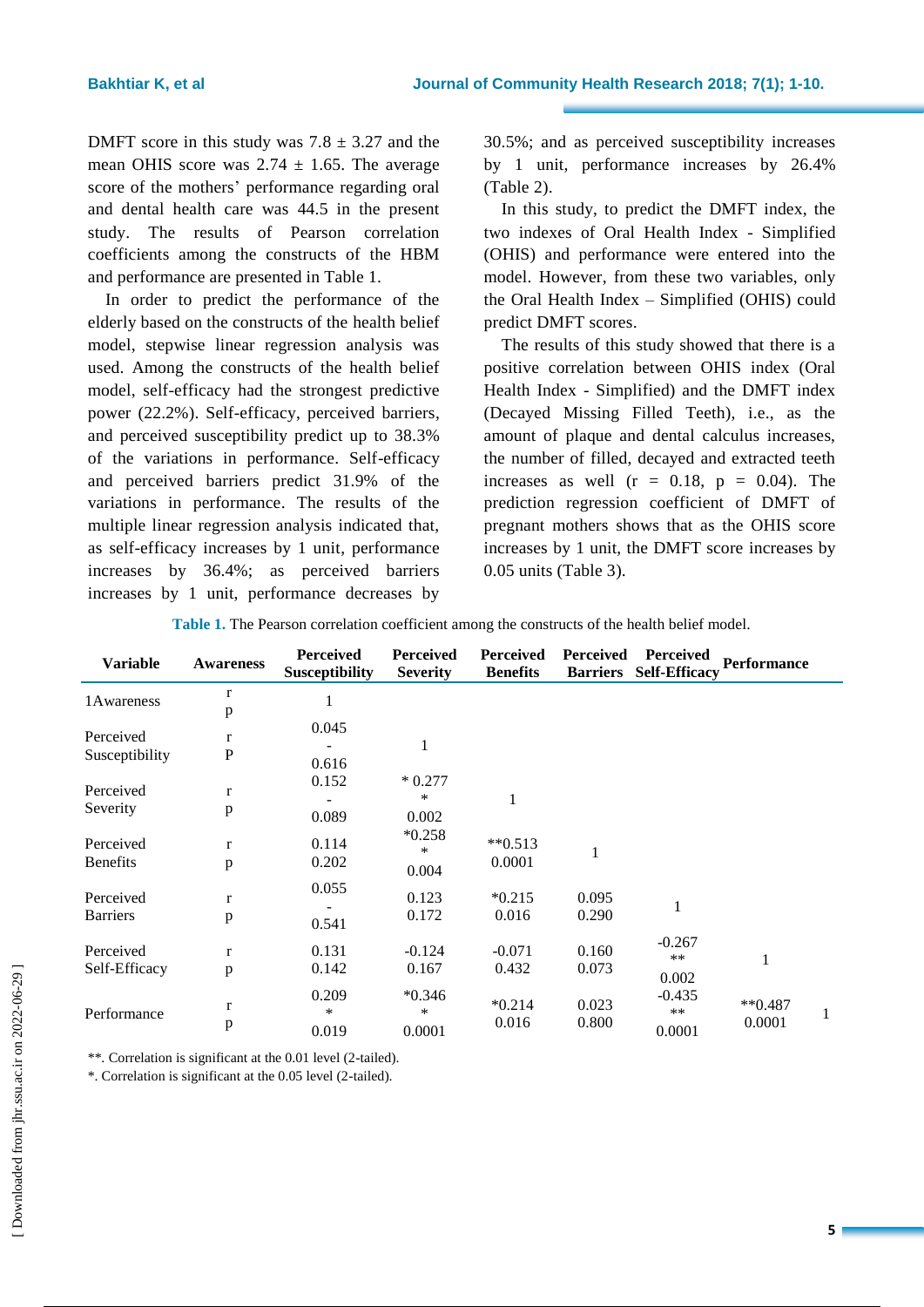**Table 2.** Regression coefficients used in the prediction of the performance of pregnant mothers considering the scores of the constructs of perceived susceptibility and perceived barriers and self-efficacy presented in steps.

| <b>Step</b> | Source of variation      | <b>Unstandardized</b><br>coefficients |                   | <b>Standardized</b><br>coefficients | t-value  | <b>P</b> -value | $\mathbf{R}^2$ |  |
|-------------|--------------------------|---------------------------------------|-------------------|-------------------------------------|----------|-----------------|----------------|--|
|             |                          | B                                     | <b>Std. Error</b> | <b>Bata</b>                         |          |                 |                |  |
|             | Constant                 | 7.773                                 | 0.094             | .                                   | 18.176   | 0.000           | 0.22           |  |
|             | Self-efficacy            | 0.167                                 | 0.028             | 0.478                               | 6.061    | 0.000           |                |  |
| 2           | Constant                 | 5.331                                 | 0.693             | .                                   | 7.688    | 0.000           |                |  |
|             | Self-efficacy            | 0.136                                 | 0.027             | 0.390                               | 5.088    | $0.000*$        | 0.33           |  |
|             | Perceived barriers       | $-0.061$                              | 0.014             | $-0.330$                            | $-4.313$ | $0.000*$        |                |  |
|             | Constant                 | 3.840                                 | 0.773             | .                                   | 4.970    | 0.000           | 0.39           |  |
|             | Self-efficacy            | 0.127                                 | 0.026             | 0.364                               | 4.967    | $0.000*$        |                |  |
|             | Perceived barriers       | $-0.056$                              | 0.013             | $-0.305$                            | $-4.165$ | $0.000*$        |                |  |
|             | Perceived susceptibility | 0.094                                 | 0.025             | 0.264                               | 3.711    | $0.000*$        |                |  |
|             |                          |                                       |                   |                                     |          |                 |                |  |

**Table 3.** The regression coefficient of predicting the DMFT score of pregnant women.

| Model       |      | <b>Unstandardized Coefficients</b> | <b>Standardized Coefficients</b> |      | Р-    | ${\bf R}^2$ |
|-------------|------|------------------------------------|----------------------------------|------|-------|-------------|
|             |      | <b>Std.Error</b>                   | Bata                             |      | value |             |
| (Constant)  | 7.27 | 0.39                               |                                  | 18.6 | 0.00  | 0.32        |
| <b>OHIs</b> | 0.05 | 0.02                               | 0.18                             |      | 0.04  |             |

#### **Discussion**

In this study, the mean DMFT score of pregnant mothers in Khorramabad, Iran, was  $7.7 \pm 3.27$ , which was higher than the mean DMFT of pregnant mothers in Arak, Iran  $(5.2 \pm 4.83)$ , the pregnant mothers in Ahvaz, Iran  $(6.3 \pm 23.01)$ , and the pregnant mothers of India  $(4.44 \pm 3.68)$ . Differences in the DMFT scores in different regions of the country and other parts of the world demonstrate the effect of different geographical areas and the different cultures of various communities, different personal and nutritional habits and weaknesses in oral and dental health and care  $(12, 13, 32)$ . The mean oral and dental health performance score of the present study was 44.15  $\pm$  5.7, which was lower than the average level (44.5 out of 100), and which was consistent with the mean performance score in the study of Shamsi et al.  $(43.9 \pm 1.7)$ , which was also lower than the average. One of the influential factors in this regard may be changes in the physiological conditions and the hormonal and physiological changes that the mothers undergo during this period, which, in addition to inducing fatigue and boredom, prevent the observance of oral health behaviors in the pregnant mothers. Findings from other studies show that the mothers' oral and

dental health performance is not favorable  $(4, 12, 32)$ . In this regard, a study on a group of Asian expectant mothers demonstrated that about 63% of the pregnant mothers consumed higher amounts of sugar and sugary foods during pregnancy, 65% of them brushed their teeth only once a day, and about 59% of the pregnant mothers experienced bleeding of the gums while brushing  $(26)$ . In this study, there was observed a strong correlation between awareness and oral and dental health performance that indicated a fundamental need to raise the awareness of pregnant women. In the present study, there was a strong relationship among perceived susceptibility, severity, and self-efficacy with oral and dental health performance, which is consistent with the results of studies by Shamsi et al. $(22)$ . The extent to which pregnant mothers consider themselves to be susceptible to tooth decay and the mothers' attitude towards the severity and complications of tooth decay both for themselves and for the fetus and the mothers' perceived abilities (self-efficacy) regarding oral and dental health care lead the mothers towards oral and dental health care. In the present study, there was a significant and inverse relationship between perceived barriers and oral and dental health performance, in such a way that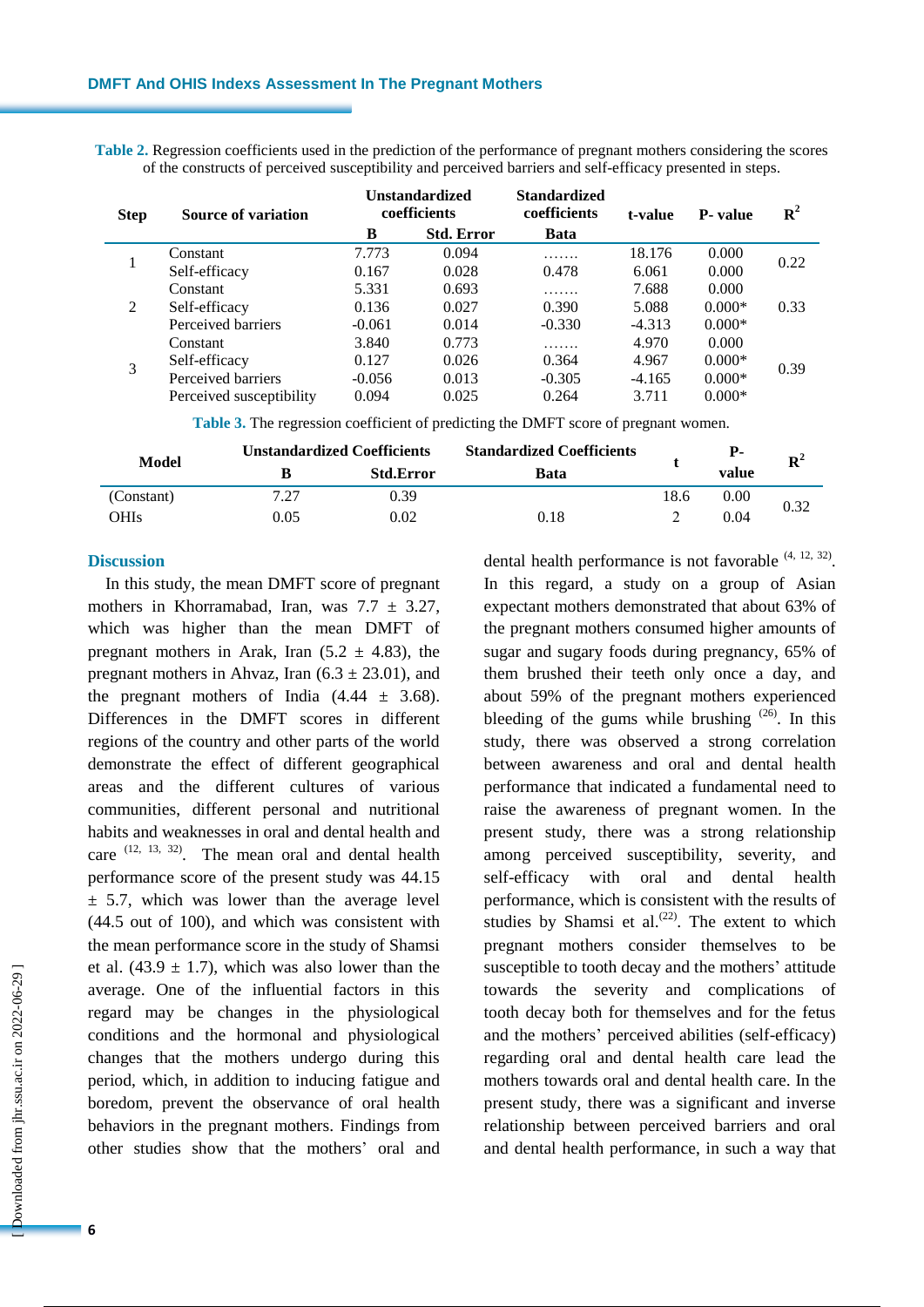pregnant women who thought less to barriers (such as pain or gingival hemorrhage while flossing), performed oral and dental health behaviors more frequently, which is consistent with studies by Mazlumi et al., Solhi et al., Shamsi et al., Gharlipour et al., and Broudent et al., but is not consistent with results obtained in a study by Kuhner et al.<sup> $(2, 22, 31, 33.35)$ </sup>. In the present study, there was not found a significant relationship between perceived benefits and oral and dental health performance, which is consistent with the findings of Mazlumi et al., but was not in line with the results of studies by Shamsi et al., Solhi et al., Gharlipour et al.  $(3, 12, 31, 33)$ .

In the present study, among the constructs of the health belief model, self-efficacy had the most predictive power. Considering the importance of self-efficacy, individuals are prompted to conduct health-related behaviors, and even adopt healthrelated behaviors when they are confronted with challenges, only when they feel they are in control of health behaviors. In this study, self-efficacy, perceived barriers, and perceived susceptibility were able to predict variations in performance. In the study by Shamsi et al., barriers to the use of floss were three factors predicting the health behavior of flossing  $(12, 24)$ . In a study conducted in Yazd, Iran, on students, self-efficacy and perceived barriers predicted a total of 29% of behavioral variance.

In the study by Shamsi et al., perceived barriers and self-efficacy had the best explanatory power for brushing behavior, and this model accounted for 43% of the brushing behavior  $(22, 36)$ . Other studies have also confirmed the positive effect of self-efficacy, as well as the role of perceived barriers on the adoption of oral and dental health behavior, and have pointed out that the health belief model is an appropriate explanation for flossing behaviors  $(12, 25, 37, 38)$ . In this study, the mean obtained OHIS score was  $2.74 \pm 1.65$ , which indicates that the oral and dental health condition of pregnant mothers residing in Khorramabad, Iran, is at an average level, which is consistent with results obtained in a study by Gharizadeh et al. conducted in Ahvaz, Iran  $(13)$ . In this study, there was found a positive correlation between OHIS and DMFT scores, such that as the Oral Health Index – Simplified (OHIS) score increased by 1 unit, DMFT index score increased by 5%. In the study by Gharizadeh et al., too, the highest DMFT score mean was observed in individuals with poor OHIS status  $(13)$ . In a study by Gupta et al. conducted in India, pregnant mothers with a poor oral and dental health condition had 2.5 times more decayed teeth. Concomitant poor oral and dental health during pregnancy and frequent exposure to sucrose-rich food can cause early lesions leading to caries. Given the hormonal and other changes that occur during pregnancy such as nausea, conditions leading to dental caries become more likely in pregnant women. On the other hand, it is believed that dental plaque plays a key role in the development of dental caries and the purpose of oral and dental health is to remove this microbial layer from all dental surfaces  $(39, 40)$ .

# **Conclusion**

Considering the results of this study, increases in perceived self-efficacy, susceptibility, and barriers, makes it possible to improve oral and dental care and health performance to a desirable level, so that decreasing dental plaque can help prevent the increase of dental caries in pregnant women. In this regard, given the importance of oral and dental health in the health of pregnant mothers and their fetuses, and the effect of oral and dental health on pregnancy and its outcomes, it seems necessary to design educational and training programs based on the constructs of the health belief model to improve the understanding and awareness of pregnant mothers regarding oral and dental care in prenatal care.

# Limitations

In this study we were unable to actually see the behavior for oral health care, for the data collection of this parameter, we used self-reporting method, rather than a more objective data-gathering method. In this study, primiparous mothers were selected, so that the participants had not received previous training from midwives, had not had previous experience in dental changes from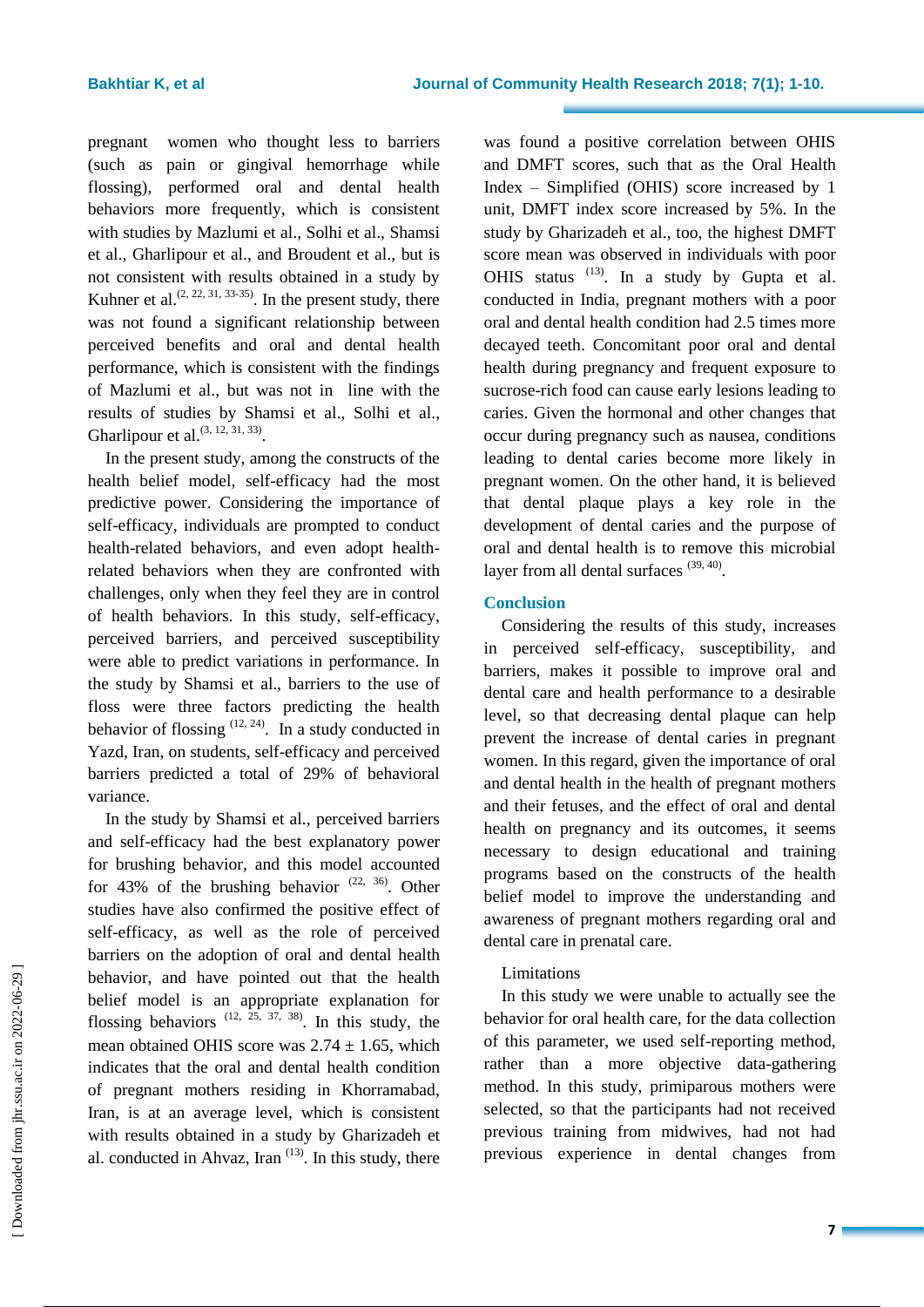previous pregnancies and so had less bias in their answers, and no changes in their dental health could be traced to previous pregnancies

# **Acknowledgments**

Ethics approval and consent to participate**:**  Written consents were obtained from the mothers in order to participate in the study. The mothers' participation in the study was voluntary. The researchers would like to express their gratitude to the participants and the staff of the health centers of Lorestan, Iran.

#### **Funding**

This study was funded by the Lorestan University of Medical Sciences as a research project with the registration number of 86/92.

#### **Conflict of Interest**

All authors have read and approved the content of the article. The authors declared no potential conflicts of interest with respect to the research, authorship, and/or publication of this article.

# **Availability of data and materials**

The datasets used and/or analyzed during the current study are available from the corresponding author on reasonable request.

# **List of Abbreviations**

DMFT: Decayed, Missing, Filled Teeth OHIS: Oral Health Index – Simplified HBM: Health Belief Model

### **Referenses**

- 1. Moses J, Rangeeth B, Gurunathan D. Prevalence of dental caries, socio-economic old school going children of chidambaram status and treatment needs among 5 to 15 year old school going children of chidambaram. Journal of Clinical and Diagnostic Research. 2011; 5(1): 146-151.
- 2. Mazlumi M, Ruhani T. The study of factors related to oral self-care with health belief model in Yazds' high school students. Journal Medical Sciences Birjand University. 1999; 3: 40-48.
- 3. Slade GD, Spencer AJ. Development and evaluation of the oral health impact profile. Community Dental Health. 1994; 11(1): 3-11.
- 4. Petersen PE. Continuous improvement of oral health in the 21st century: the approach of the WHO Global Oral Health Programme. Zhonghua Kou Qiang Yi Xue Za Zhi= Zhonghua Kouqiang Yixue Zazhi= Chinese Journal of Stomatology. 2004; 39(6): 441-444.
- 5. Nayak AG, Denny C. Oral healthcare considerations for the pregnant woman. Dental Update. 2012; 39(1): 51-54.
- 6. Hemalatha V, Manigandan T, Sarumathi T, et al. Dental considerations in pregnancy-A critical review on the oral care. Journal of Clinical and Diagnostic Research: JCDR. 2013; 7(5): 948-953.
- 7. Honkala S, Al‐Ansari J. Self‐reported oral health, oral hygiene habits, and dental attendance of pregnant women in Kuwait. Journal of Clinical Periodontology. 2005; 32(7): 809-814.
- 8. Ide M, Papapanou PN. Epidemiology of association between maternal periodontal disease and adverse pregnancy outcomes–systematic review. Journal of Clinical Periodontology. 2013; 84 (4 Suppl): S181-94.
- 9. Dasanayake AP, Gennaro S, Hendricks-Muñoz KD, et al. Maternal periodontal disease, pregnancy, and neonatal outcomes. MCN: The American Journal of Maternal/Child Nursing. 2008; 33(1): 45-49.
- 10. Konopka T, Paradowska-Stolarz A. Periodontitis and risk of preterm birth and low birthweight–a meta-analysis. Ginekologia Polska. 2012; 83(6): 446-453.
- 11. Bressane LB, Costa LNBdS, Vieira JMR, et al. Oral health conditions among pregnant women attended to at a health care center in Manaus, Amazonas, Brazil. Revista Odonto Ciência. 2011; 26(4): 291-296.
- 12. Shamsi M, Hidarnia A, Niknami S. Self-reported oral hygiene habits and self-care in the oral health in sample of Iranian women during pregnancy. World Applied Sciences Journal. 2013; 22(5): 647-656.
- 13. Gharizadeh N, Haghiighizadeh M, Sabarhaji W, et al. A study of DMFT and oral hygiene and gingival status among pregnant women attending Ahwaz health centers. Jundishapur Scientific Medical Journal. 2005; -(43): 40-47.
- 14. Vamos CA, Thompson EL, Avendano M, et al. Oral health promotion interventions during pregnancy: a systematic review. Community Dentistry and Oral Epidemiology. 2015; 43(5): 385-396.
- 15. Amin R, Shetty P. Oral health status during pregnancy in mangalore. Nitte University Journal of Health Science. 2014; 4(2): 114-117.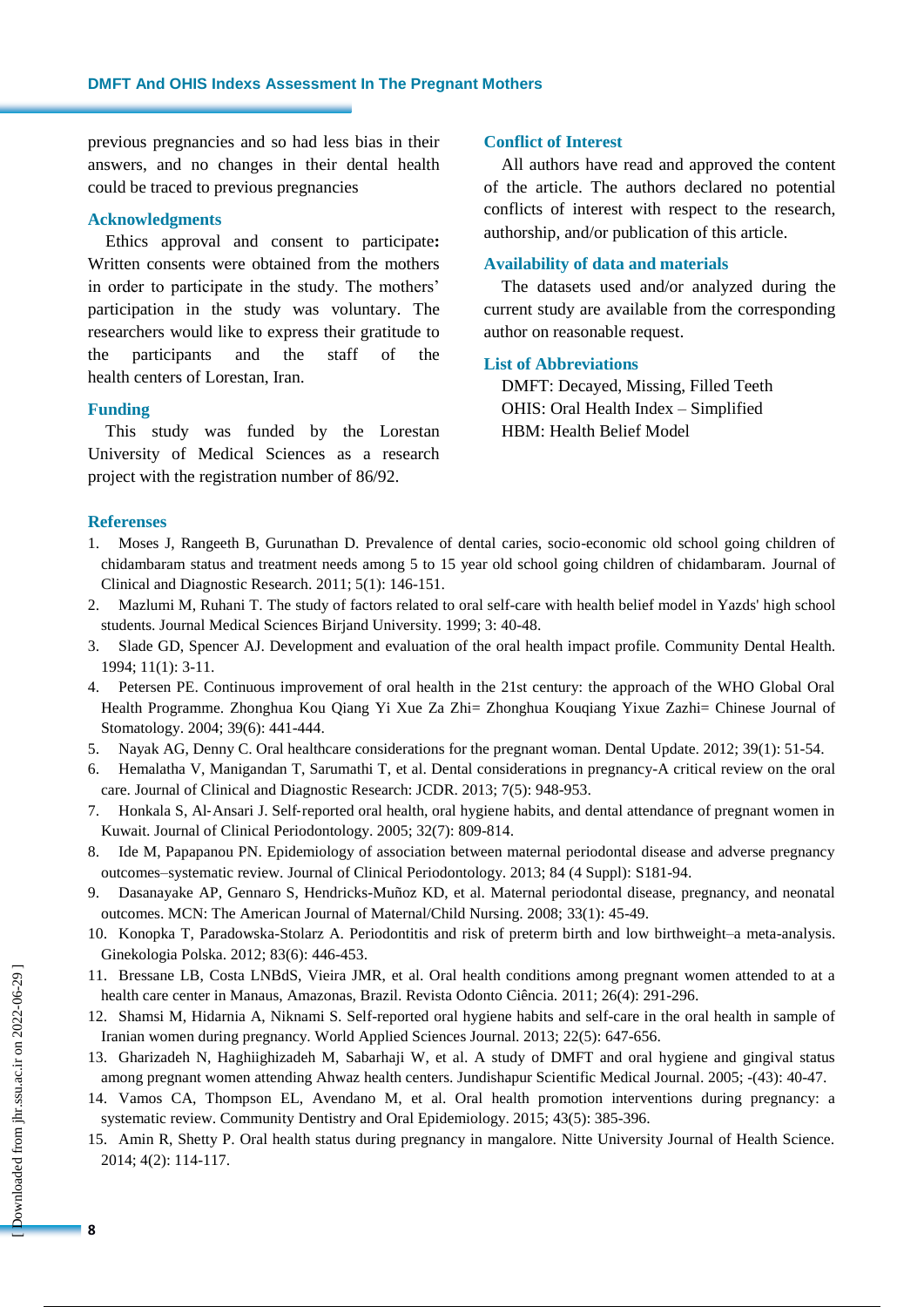- 16. Thomas NJ, Middleton PF, Crowther CA. Oral and dental health care practices in pregnant women in Australia: a postnatal survey. Bio Med Central Pregnancy and Childbirth. 2008; 8(1):1-6.
- 17. Kandan PM, Menaga V, Kumar RRR. Oral health in pregnancy (guidelines to gynaecologists, general physicians & oral health care providers). Journal of the Pakistan Medical Association. 2011; 61(10): 1009-1014.
- 18. Karunachandra NN, Perera IR, Fernando G. Oral health status during pregnancy: rural–urban comparisons of oral disease burden among antenatal women in Sri Lanka. Rural Remote Health. 2012; 12(3): 1902-1912.
- 19. Butler JT. Principles of health education and health promotion: Morton Publishing Company; 1994.
- 20. Khorsandi M, Shamsi M, Jahani F. The effect of education based on Health Belief Model on osteporosis preventive behaviors among pregnant women referred to Arak health centers. Daneshvar. 2010; 18(89): 23-32.
- 21. Glanz KE, Lewis FME, Rimer BK. Health behavior and health education: Theory, research, and practice. San Francisco, CA, US: Jossey-Bass; 1990.
- 22. Shamsi M, Hidarnia A, Niknami S. A survey of oral health care behavior in pregnant women of Arak: Application of health belief model. Journal of Mazandaran University of Medical Sciences. 2012; 22(89): 104-115.
- 23. Shahnazi H, Hosseintalaei M, Ghashghaei FE, et al. Effect of educational intervention on perceived susceptibility self-efficacy and dmft of pregnant women. Iranian Red Crescent Medical Journal. 2016; 18(5): 1-6 .
- 24. Ramezankhani A, Mazaheri M, Dehdari T, et al. Relationship between health belief model constructs and DMFT among five-grade boy students in the primary school in Dezfool. Scientific Medical Journal/Majalleh Elmi Peseshki Daneshgahe Elome Pezeshki Ahwaz. 2011: 221-228.
- 25. Buglar ME, White KM, Robinson NG. The role of self-efficacy in dental patients' brushing and flossing: testing an extended Health Belief Model. Patient Education and Counseling. 2010; 78(2): 269-272.
- 26. Ahmadian YA, Sanatkhani M. A descriptive survey of the oral health on a group of the asian pregnant women resident in the UK. Jornal of Mashhad Dental School. 2004; 27(3-4): 93-99.[Persian].
- 27. Torabi M, Karimi Afshar S, Sheyghzadeh A, et al. Appraisal of DMET in Kerman adults aged 35 to 44. Journal Dent Isfahan. 2009; 2: 93-98.
- 28. Moore S, Ide M, Coward P, et al. A prospective study to investigate the relationship between periodontal disease and adverse pregnancy outcome. British dental journal. 2004; 197(5): 251-258.
- 29. Organization WH. Oral health surveys: basic methods: World Health Organization; 2013.
- 30. Greene JG, Vermillion JR. The simplified oral hygiene index. The Journal of the American Dental Association. 1964; 68(1): 7-13.
- 31. Solhi M, Zadeh DS, Seraj B, et al. The application of the health belief model in oral health education. Iranian journal of public health. 2010; 39(4): 114-119.
- 32. Kannan N, Srivalli L, Patil R, et al. Maternal oral health status & salivary function in nellore pop-ulation: an observational study. 2015; 3: 15-23.
- 33. Gharlipour Z, Sharifirad G, Kazazloo Z, et al. Factors affecting oral-dental health in children in the viewpoints of mothers referred to the health centers in Qom city: using the health belief model. International Journal of Pediatrics. 2016; 4(9): 3449-3460.
- 34. Broadbent J, Thomson W, Poulton R. Oral health beliefs in adolescence and oral health in young adulthood. Journal of Dental Research. 2006; 85(4): 339-343.
- 35. Kühner MK, Raetzke PB. The effect of health beliefs on the compliance of periodontal patients with oral hygiene instructions. Journal of periodontology. 1989; 60(1): 51-56.
- 36. Mehri A, Morowatisharifabad M. Utilizing the health promotion model to predict oral health behaviors in the students of islamic azad university of Sabzevar. Journal of Dental Medicine. 2009; 22(1): 81-87.
- 37. Hosseintalaei M, Shahnazi H, Mohammadi M. The relationship of perceived susceptibility and self-efficacy with the decayed, missing, and filled teeth in pregnant women: a study based on the health belief model. Biomedical Research. 2017; 28(18): 8142-8148 .
- 38. Schwarzer R, Schüz B, Ziegelmann JP, et al. Adoption and maintenance of four health behaviors: Theory-guided longitudinal studies on dental flossing, seat belt use, dietary behavior, and physical activity. Annals of Behavioral Medicine. 2007; 33(2): 156-166.
- 39. Gupta B, Siddique A. A study of association between dental health status and pregnancy. International Journal of Reproduction, Contraception, Obstetrics and Gynecology. 2016; 2(4): 521-523.